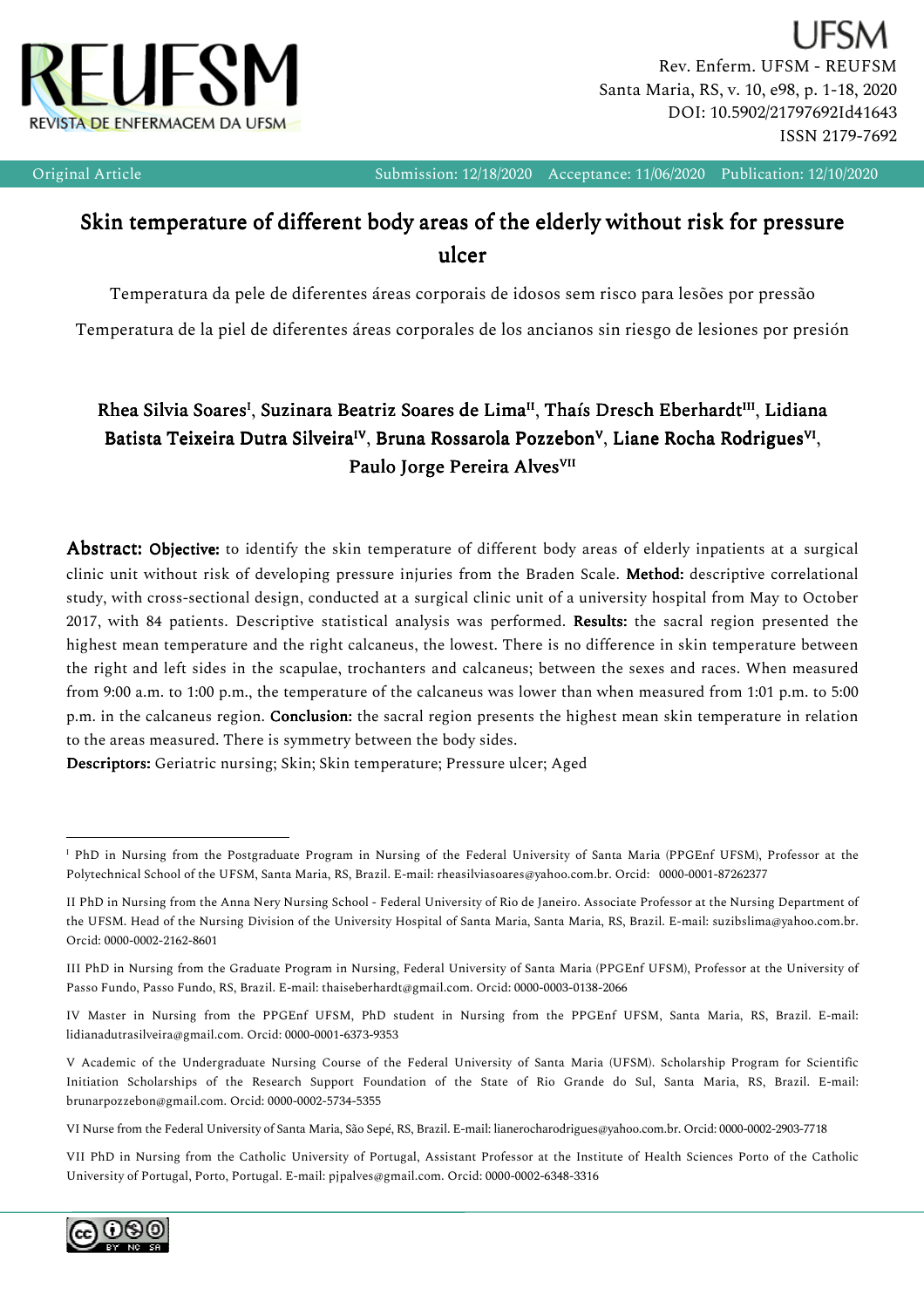Resumo: Objetivo: identificar a temperatura da pele de diferentes áreas corporais de idosos hospitalizados em unidade de clínica cirúrgica sem risco de desenvolver lesões por pressão a partir da Escala de Braden. Método: estudo correlacional descritivo, com corte transversal, realizado em unidade de clínica cirúrgica de um hospital universitário de maio a outubro de 2017, com 84 pacientes. Realizada análise estatística descritiva. Resultados: a região sacral apresentou média de temperatura mais alta e o calcâneo direito a mais baixa. Não há diferença na temperatura da pele entre os lados direito e esquerdo nas escápulas, trocânteres e calcâneo; entre os sexos e raças. Quando mensurada das 9:00 às 13:00h, a temperatura dos calcâneos foi menor do que quando mensurada das 13:01 às 17:00h na região dos calcâneos. Conclusão: a região sacral apresenta a média mais alta de temperatura da pele, em relação às áreas mensuradas. Há simetria entre os lados corporais.

Descritores: Enfermagem geriátrica; Pele; Temperatura cutânea; Lesão por pressão; Idoso

Resumen: Objetivo: identificar la temperatura de la piel de diferentes áreas corporales de ancianos hospitalizados en una unidad clínica quirúrgica sin riesgo de desarrollar lesiones por presión a partir de la Escala Braden. Método: estudio correlativo descriptivo, con sección transversal, realizado en una unidad clínica quirúrgica de un hospital universitario de mayo a octubre de 2017, con 84 pacientes. Se realizó un análisis estadístico descriptivo. Resultados: la región sacra presentó una temperatura media más alta y el calcáneo derecho tenía la más baja. No hay diferencia en la temperatura de la piel entre los lados derecho e izquierdo en las escápulas, trocánteres y calcáneos; entre los sexos y las razas. Cuando se mide de 9:00 a.m. a 1:00 p.m., la temperatura del calcáneo fue menor que cuando se midió de 1:01 p.m. a 5:00 p.m. en la región del calcáneo. Conclusión: la región sacra presenta la temperatura media más alta de la piel, en relación con las áreas medidas. Hay simetría entre los lados del cuerpo. Descriptores: Enfermería geriátrica; Piel; Temperatura cutánea; Úlcera por presión; Anciano

# **Introduction**

The human body has several protection processes against various aggressors. The skin, as the largest organ of the human body, has an important and efficient protective function in regulating body temperature and protects in relation to some physical factors such as moisture and mechanical forces – friction and shear. Skin cells are constantly renewed according to the exposure and region of the body.<sup>1</sup> As age advances, the skin becomes more fragile and its structures become less resistant to aggressor processes. The skin becomes more susceptible to the actions of the time, presenting risks of developing pressure injury: thin and dry skin, with the presence of edema, moist and sticky and sallow.<sup>2</sup>

Skin temperature is indicated in the literature as an important indirect risk factor for the development of pressure injuries (PIs), as it affects tissue tolerance to pressure and shear.<sup>3-9</sup> PI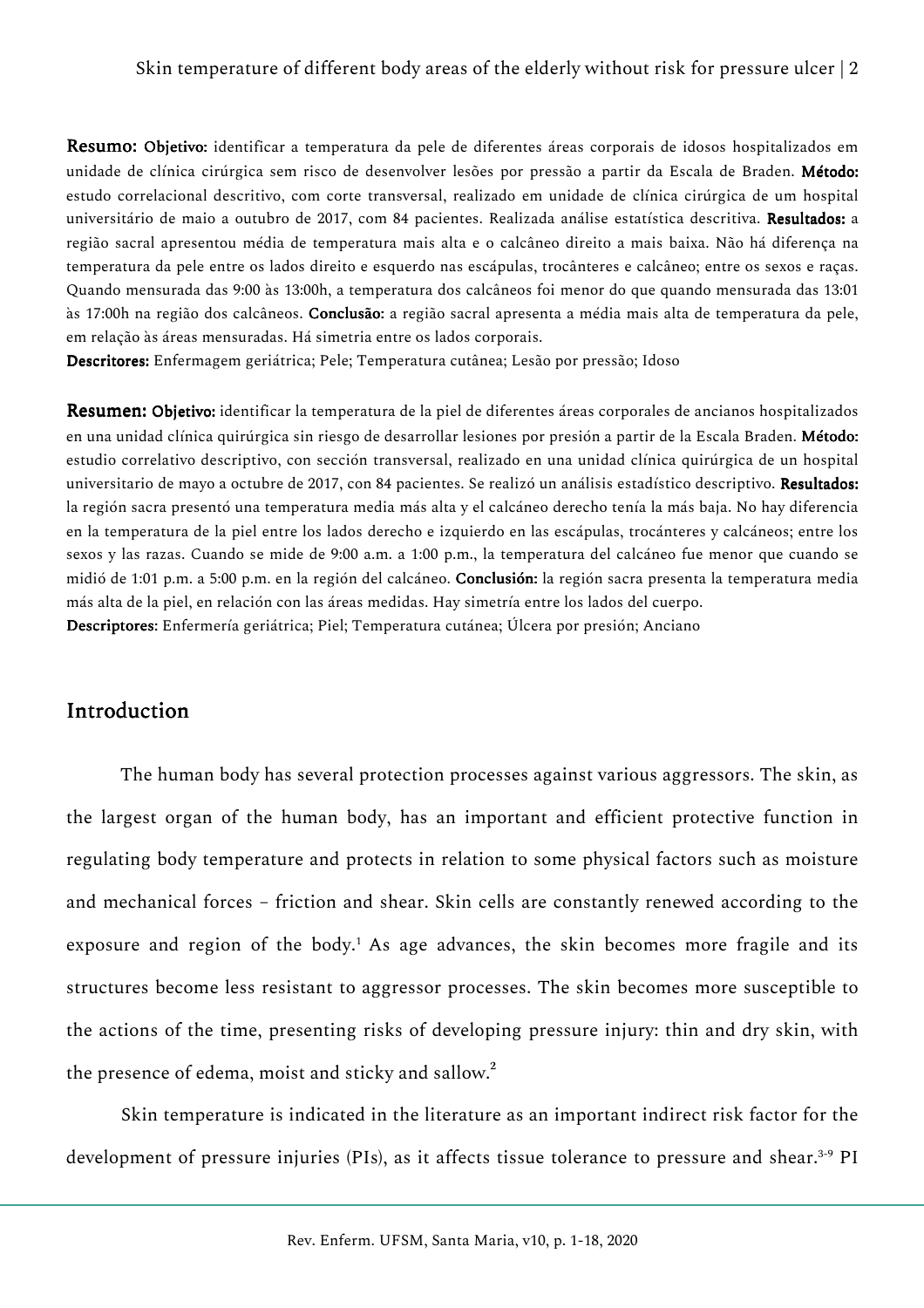can be defined as localized damage to the underlying skin and/or soft tissues, usually on a bony prominence or related to the use of a medical device or other artifact,<sup>10</sup> and may be considered as a public health problem,<sup>11</sup> since it has high incidence rates in hospitalization units  $(24.3\%)^{12}$ and in intensive care units (20.6%).<sup>13</sup>

Risk assessment is an important component of the clinical practice of professionals, which aims to identify individuals with characteristics that increase the probability of developing PI, which allows implementing a care plan to minimize risk factors.<sup>14</sup> Thus, the Braden scale stands out as one of the most used scales in the world. It was proposed by Braden and Bergstrom in 1987, based on a conceptual scheme that involves the risk and causal factors of PIs, and was also translated and validated in Brazil by Paranhos and Santos.<sup>15</sup>

In this sense, studies have pointed out that maintaining a lower temperature in areas of bone prominence seems to be a protective factor for the appearance of those lesions.<sup>4-5,9,16</sup> However, it is not yet known what the values would be considered "normal" for this variable.<sup>9</sup> In this sense, evaluating elderly patients, without risk of developing PI, can provide temperature values of cutaneous sites that may contribute, together with other studies, as clinical parameters, since it is not yet possible to state what are the values considered normal. What justifies the development of this research is the need to produce knowledge about the theme with different populations and scenarios so that, in the future, it is possible to establish reference values, which may guide actions in the clinical practice of nurses.

The patient's skin temperature and humidity (microclimate) are changed whenever he/she is positioned on a bed or chair, in contact with clothing, dressings or medical devices. The skin continuously adapts to those different conditions, thus extremes of high and low temperature and humidity negatively affect the skin barrier, contributing to a higher risk of PI. The specific parameters of those variables and possible upper and lower thresholds are currently unknown, but they are expected to be specific to the population and skin area.<sup>9</sup>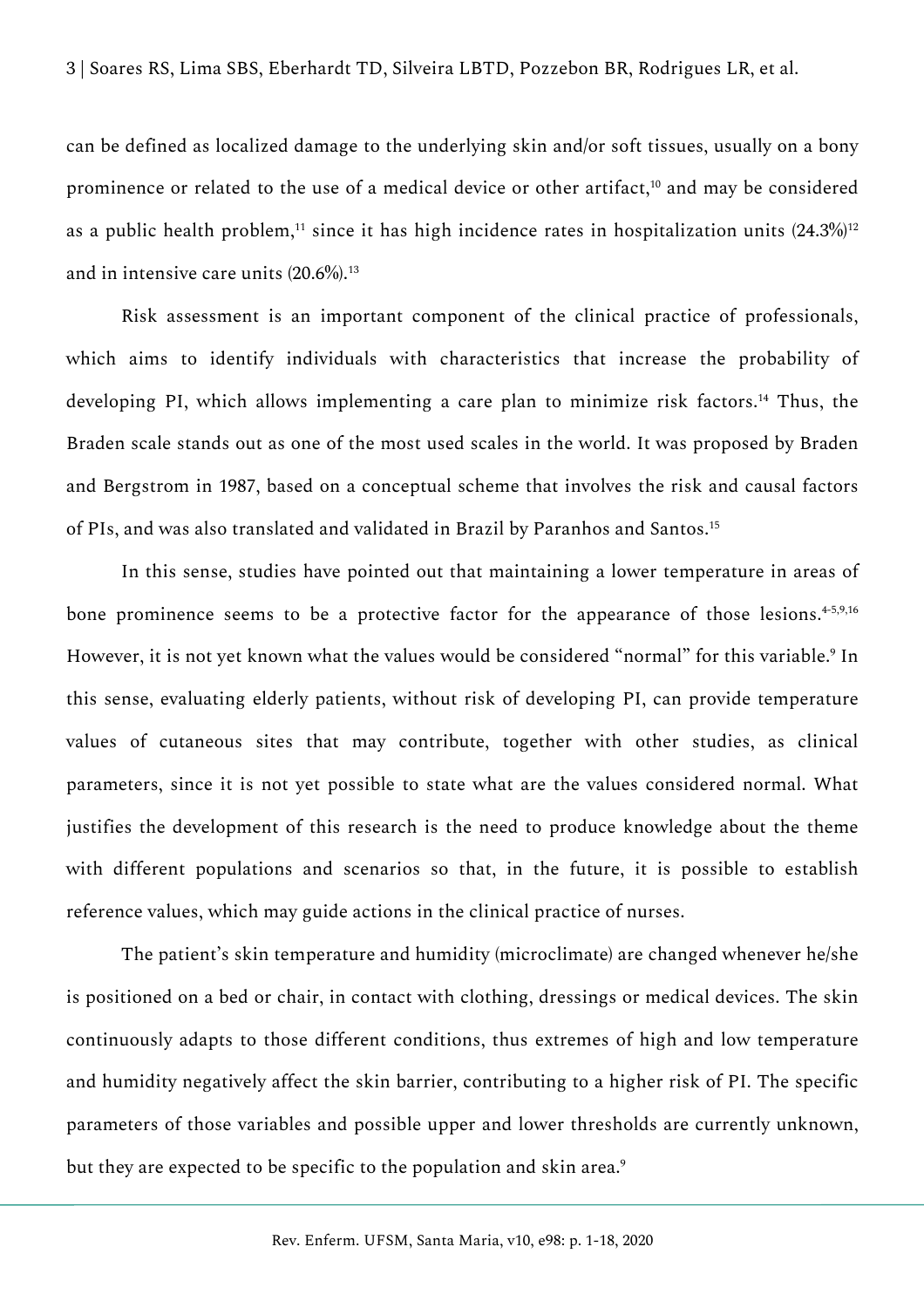In this context, the research question is: in elderly inpatients at a surgical clinic unit without risk of developing pressure injuries from the Braden Scale, what is the skin temperature in different body areas? The study aimed to identify the skin temperature of different body areas of elderly inpatients at a surgical clinic unit without risk of developing pressure injuries from the Braden Scale.

## Method

This is a descriptive correlational study,<sup>17</sup> with cross-sectional design. The matrix project aimed to identify the skin temperature of different body areas of patients hospitalized in a surgical clinic unit, without risk of developing pressure injury. For the analysis of the present study, only elderly patients (from 60 years of age) were included.<sup>18</sup>

The research was carried out in a surgical clinic unit of a university hospital in southern Brazil. The unit has 52 beds and assists patients of high complexity in the pre and postoperative specialties of general surgery, traumatology, head and neck, thoracic, proctology, urology and vascular.

Hospitalized patients who participated in the matrix project in the surgical clinic unit met the following inclusion criteria:

- a) patients without risk of developing pressure injuries using the Braden Scale (19 to 23 points);
- b) age greater than or equal to 18 years.

The exclusion criteria were:

- a) presence of pressure injury in the measurement areas of the variables;
- b) amputation of a limb; presence of bandage, plaster splint or fixative that would prevent access to the measurement sites of the variables;
- c) altered level of consciousness or difficulty in communication and without a companion;
- d) with the presence of edema in the measurement sites of the variables.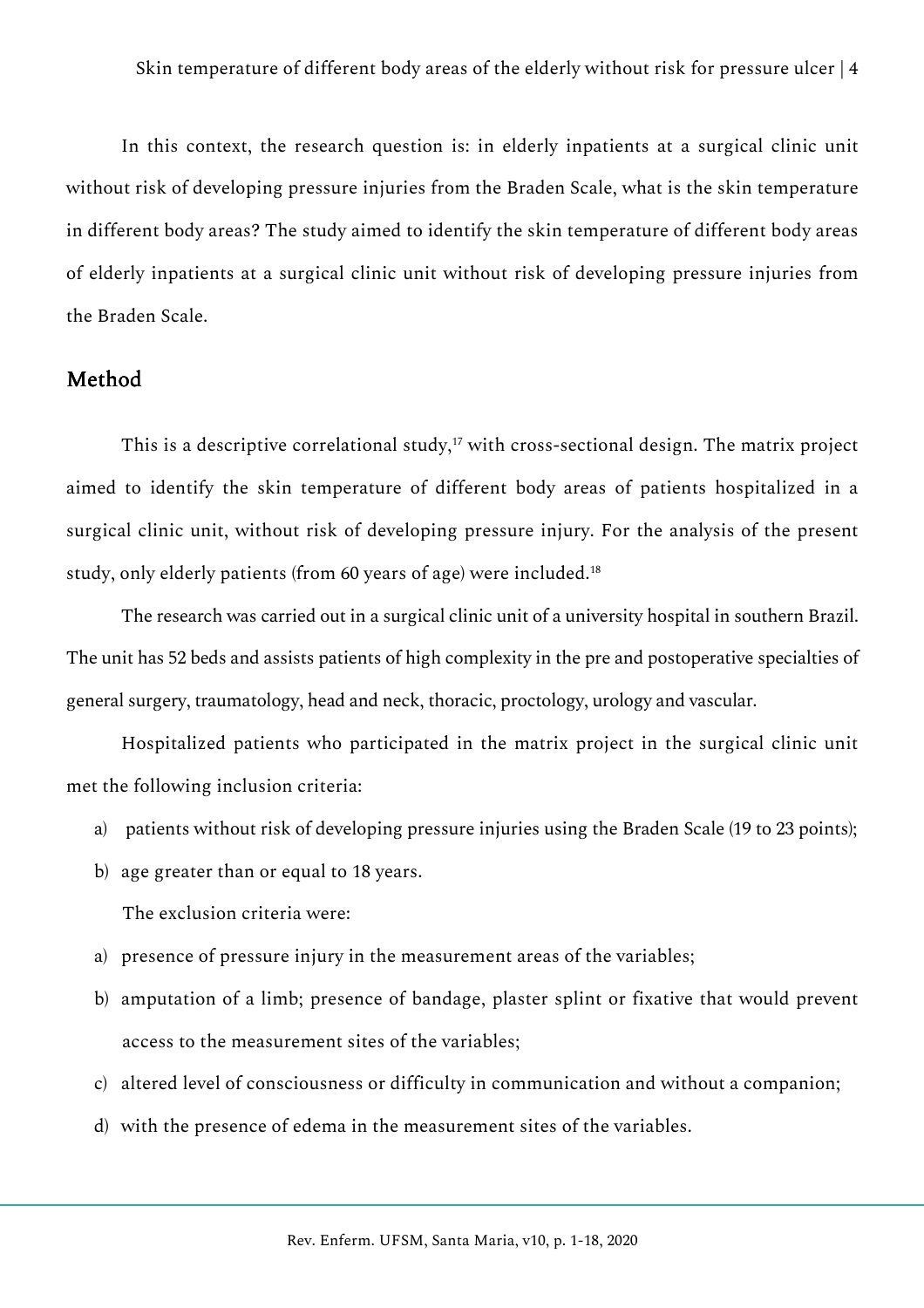To perform the sample calculation of the matrix project, the Epi Info™ program was used for descriptive studies, considering a statistical power of 80%, a significance level of 95% ( $\alpha$ <0.05), population size of 574 (estimated number of patients hospitalized in the surgical clinic unit in one year and without risk of developing PI), expected frequency of change in skin temperature of 50% and margin of error of 5 percentage points. Thus, the result of the sample calculation was 230 patients. In this analysis, all elderly patients were included in the matrix project database, totaling 84 patients, through authorization from the responsible researcher.

The data collection team consisted of three nurses, nursing postgraduate students and three scientific initiation students, who were nursing students. Prior to the beginning of data collection, all collectors received theoretical and practical training, based on the collector's handbook, which was elaborated by the researchers to serve as a guide for the collection of the research data.

Data collection began in May 2017, with successive entry of individuals who met the selection criteria. Daily visits were made to the surgical clinic unit to recruit the participants, through verbal invitation. The last participant was recruited in October 2017.

Data were collected with the aid of a data collection form elaborated in Epi Info™ on a mobile device (Tablet), with the following variables: age (in complete years); collection time (in hours, minutes and seconds); gender (female and male); self-reported race (white and black/brown); Braden Scale score; ambient temperature (in °C); humidity of the environment (in %); skin temperature (in  $\degree$ C) of different body areas with bony prominences – scapulae, elbows, trochanters and calcaneus bilaterally, occipital and sacral.

The areas of bone prominence were chosen for being the sites most prone to the development of PI. They are anatomical sites where the forces of friction (perpendicular) and shear (tangential), produce greater damage to soft tissues, making them more vulnerable to the appearance of PI.<sup>19</sup> The choice of patients without risk of developing PI is due to the fact that it produces clinical parameters of normal temperature for those body areas, being important to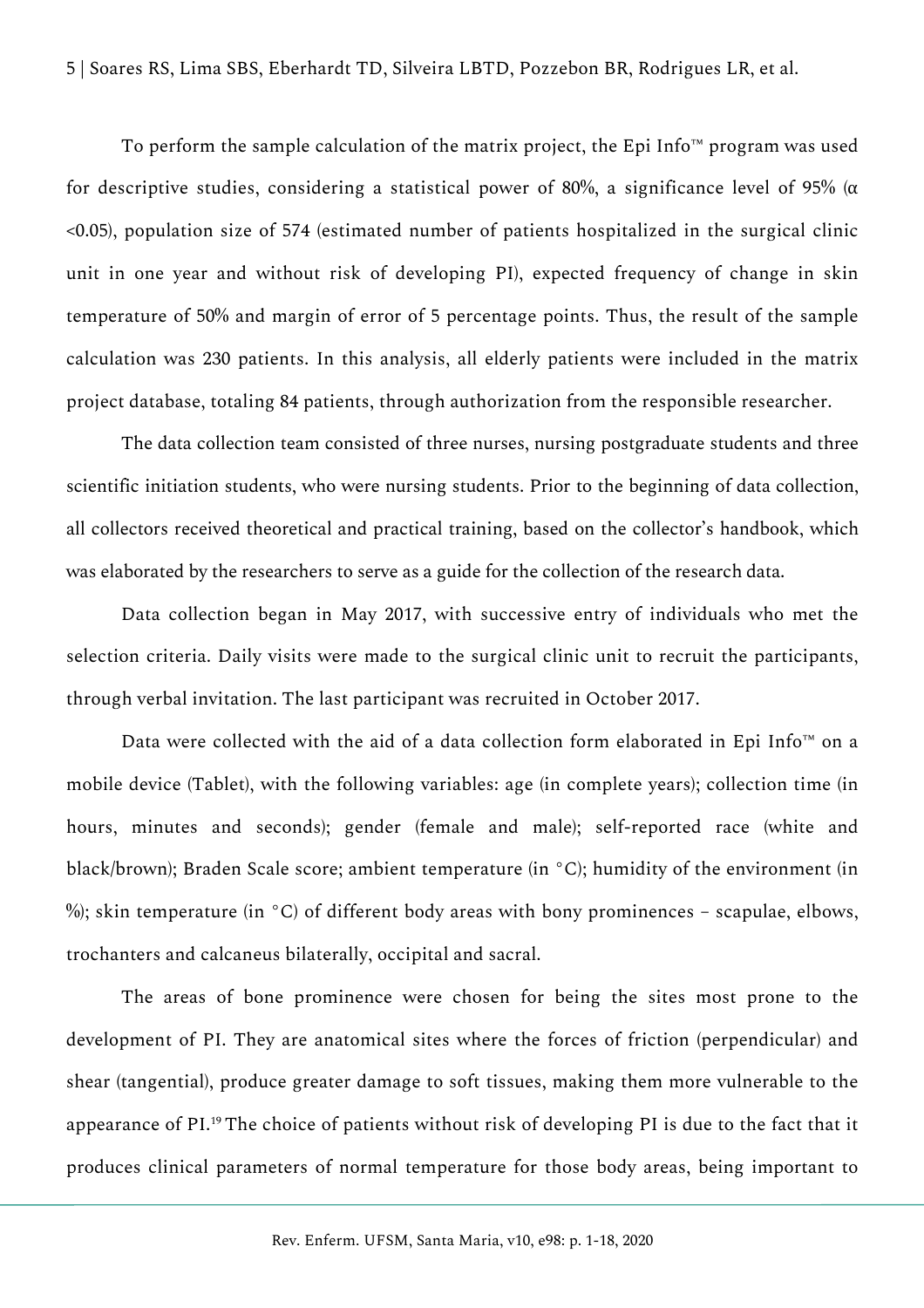emphasize that there is limited information on normal skin temperature on anatomical sites prone to the development of pressure injuries.<sup>9</sup> The surgical clinic service was selected for being the hospital unit where patients remain hospitalized and, mainly, during the preoperative period, they do not have a risk of developing PI. The choice of elderly patients occurred because old age is a risk factor for the development of PI.19-20

A digital thermohygrometer was used to measure the temperature and humidity of the environment. For the measurement of skin temperature, the infrared thermograph with onepoint laser was positioned seven centimeters away from the skin $\mathfrak s$  in the aforementioned areas of bony prominences; between 9:00 and 17:00.

The data were transferred from Epi Info™ to Microsoft Excel spreadsheet and analyzed with the help of the Statistical Package for the Social Science (SPSS) for Windows, version 21. Descriptive statistical analysis was performed using measures of central tendency (mean and median), dispersion (standard deviation and interquartile interval) and proportion according to the nature of the variables. For the analysis of the normality distribution, the Shapiro-Wilk normality test and bivariate data analysis were used. To verify the relationship between the independent variables and the skin temperature, the Student's t-test (data with normal distribution, two independent groups) or U of Mann-Whitney (absence of normality, two independent groups) was used; Friedman's ANOVA (no normality, more than two dependent groups) and Wilcoxon's post hoc were used.

The correlation between the quantitative variables was verified through Spearman's correlation. The interpretation of the correlation was performed based on the Tumb Rule, considering as a very high correlation when values of r from 0.90 to 1.00 were obtained; high from 0.70 to 0.90; moderate from 0.50 to 0.70; low from 0.30 to 0.50; and insignificant of 0.00.<sup>18</sup> For the purpose of analysis, a significance level of 5% was used.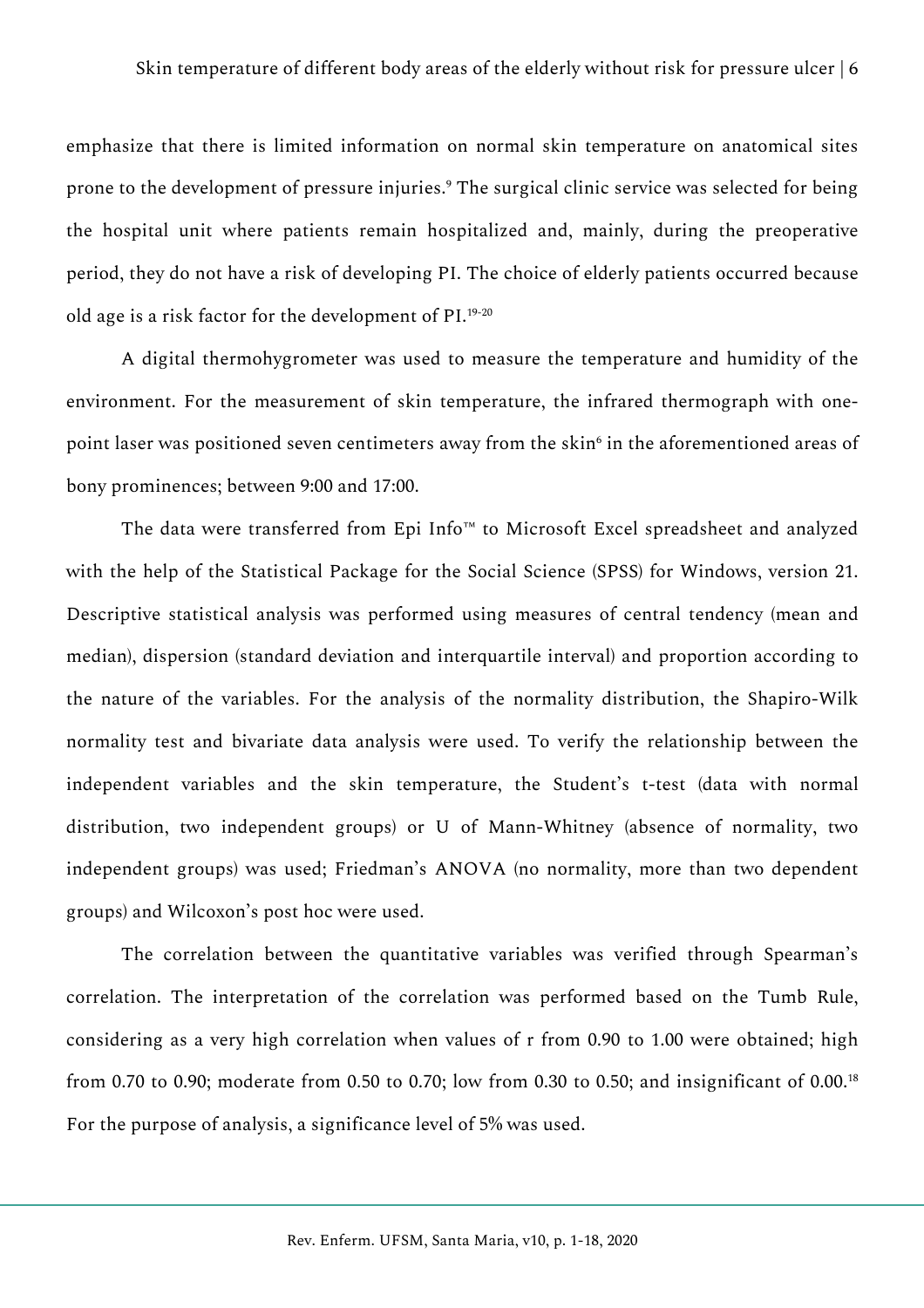7 | Soares RS, Lima SBS, Eberhardt TD, Silveira LBTD, Pozzebon BR, Rodrigues LR, et al.

Following the rules and regulatory guidelines of research in human beings, the research project was approved by the Research Ethics Committee under opinion n. 2.014.558 and Certificate of Presentation for Ethical Appreciation n. 66615417.9.0000.5346. The participants of the primary research were informed about the development of the research and their anonymity was guaranteed; those who agreed to participate signed two copies of the Informed Consent Form, being one of them delivered to the participant.

# **Results**

For eligibility, 637 hospitalized patients were evaluated; after applying the selection criteria, 234 were included in the collection. For this analysis, four were excluded due to missing data and 146 due to age (<60 years), including 84 participants – Figure 1.

Figure 1 – Flowchart of selection of the participants of the research on skin temperature in elderly inpatients at a surgical clinic without risk of developing pressure injury, Santa Maria, RS, Brazil, 2017



Flowchart of selection of the research participants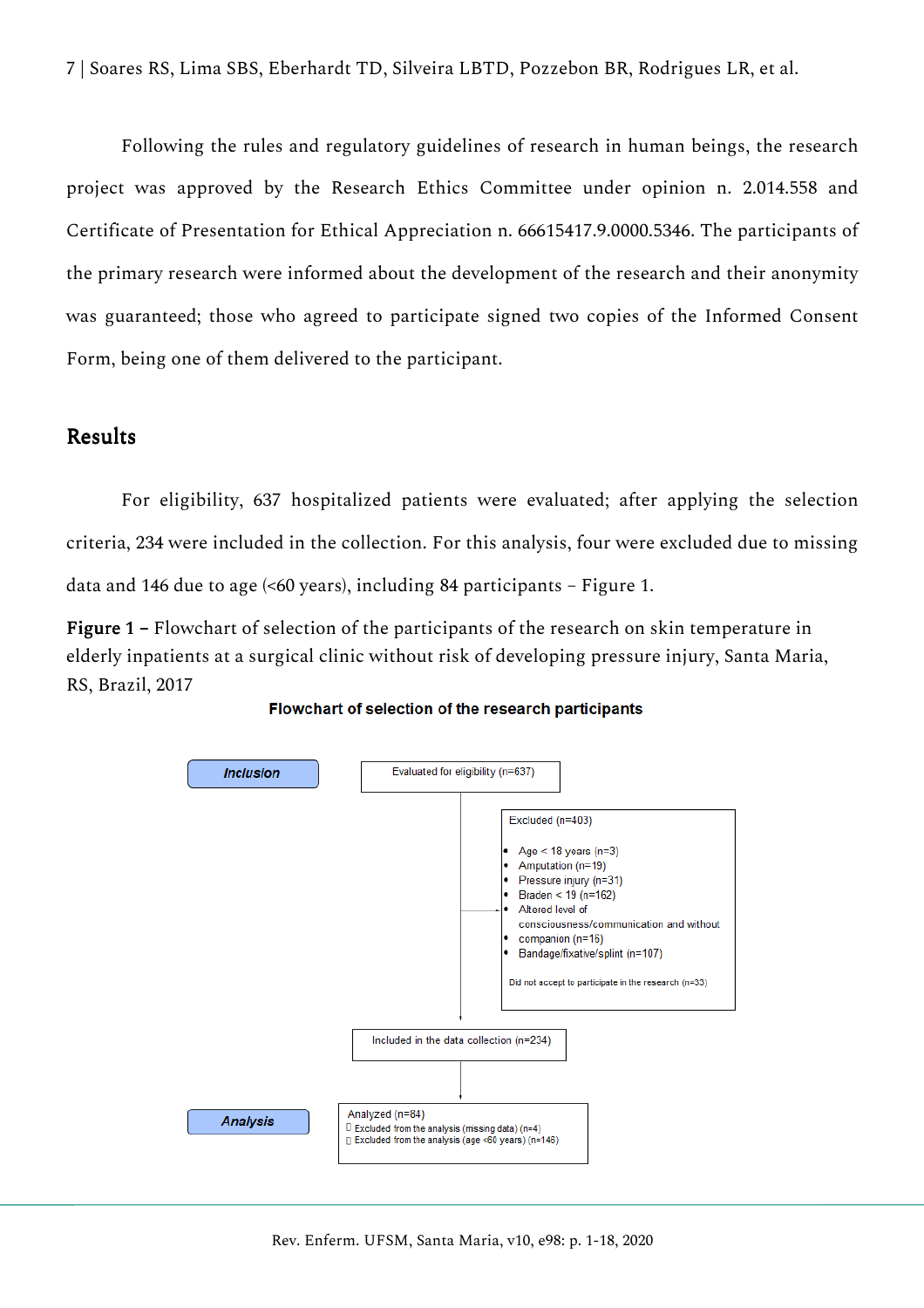Eighty-four individuals were evaluated, who were characterized by the predominance of males (65.5%), white race (79.8%) and age between 60 and 88 years, with a mean of 69.3±6.9 years (Table 1). Regarding the time at which the variables were measured, the majority (76.2%) was evaluated at the time from 01:01 p.m. to 05:00 p.m. Table 1 also shows the final score of the Braden scale, presenting a score that points to the absence of risk in relation to the development of PI (22.2±1.2) points, with a variation of 19 to 23. Regarding the temperature and humidity of the environment, the means were 24.0°C and 64.0% respectively.

Table 1 – Distribution of elderly inpatients at a surgical clinic unit without risk of developing pressure injuries according to the variables gender, race, time of measurements, age, Braden Scale score, temperature and ambient humidity (n = 84). Santa Maria, RS, Brazil, 2017.

| Variable                      | $\mathbf n$                 | (%)  |  |
|-------------------------------|-----------------------------|------|--|
| Gender                        |                             |      |  |
| Male                          | 55                          | 65.5 |  |
| Female                        | 29                          | 34.5 |  |
| Race                          |                             |      |  |
| White                         | 67                          | 79.8 |  |
| Brown                         | 11                          | 13.1 |  |
| Black                         | 6                           | 7.1  |  |
| Time of measurements          |                             |      |  |
| From 9:00 a.m. to 01:00 p.m.  | 20                          | 23.8 |  |
| From 01:01 p.m. to 05:00 p.m. | 64                          | 76.2 |  |
|                               | Mean±SD*(Min'-Max')         |      |  |
| Age (years)                   | $69.3 \pm 6.9(60 - 88)$     |      |  |
| Braden Scale Score            | $22.2 \pm 1.2(19 - 23)$     |      |  |
| Ambient temperature (°C)      | $24.0 \pm 2.3(18.1 - 29.4)$ |      |  |
| Ambient humidity (%)          | $64.0\pm9.9(38.0-86.0)$     |      |  |

\* SD=Standard Deviation; † Min=Minimum value; ‡ Max=Maximum value

Regarding the temperature of the body areas of bony prominences evaluated (Table 2), the sacral region presented the highest mean temperature (34.5±1.8), ranging from 25.7°C to 38.0°C. The right calcaneus region presented the lowest average (28.1±2.9), with a minimum temperature of 22.5°C and maximum of 33.9°C.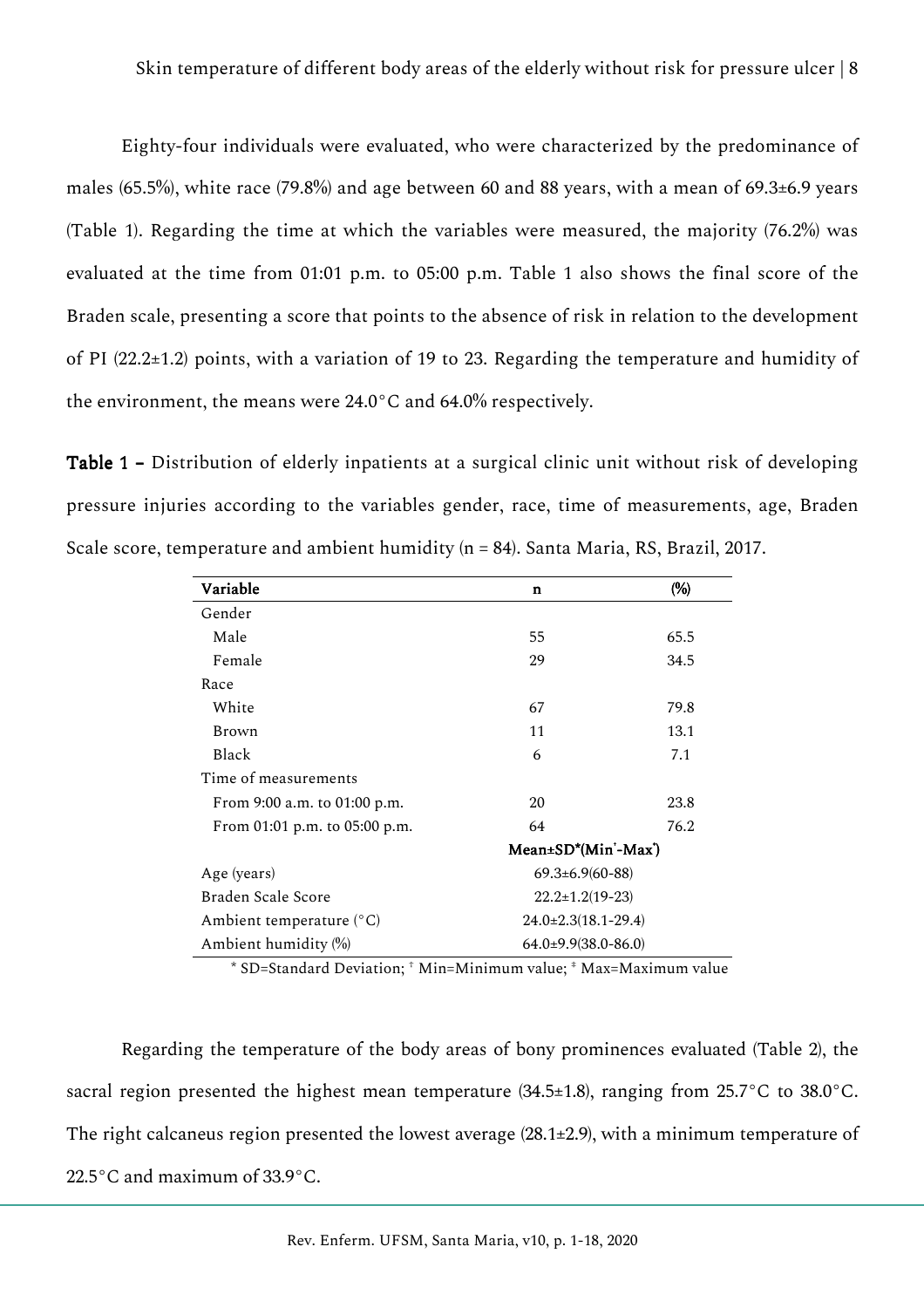Table 2 shows that there is a significant difference (p<0.001) between the skin temperature of all body regions, except between the right and left sides in the regions: scapulae, trochanters and calcaneus. This absence of significant difference between the body sides indicates symmetry between the right and left sides; for this reason, the other analyses were performed with the mean temperature between the sides of the respective body areas. No difference was found between trochanter skin temperatures and occipital region.

Table 2 – Comparison between body areas and skin temperature in elderly inpatients at a surgical clinic without risk of developing pressure injury (n = 84). Santa Maria, RS, Brazil, 2017.

|                  | Skin temperature (°C)                           |                         | $p-$               |                                                                                                                    |  |  |
|------------------|-------------------------------------------------|-------------------------|--------------------|--------------------------------------------------------------------------------------------------------------------|--|--|
| Body areas       | Mean±SD <sup>*</sup> (Min'-<br>Max <sup>*</sup> | $M^{\$}$<br>$(IQ^{  })$ | value <sup>1</sup> | Significant differences"                                                                                           |  |  |
| Occipital        | $32.4 \pm 1.6$ (27.9-35.9)                      | 32.5(1.9)               |                    | Occipital $\neq$ all areas; except left and right                                                                  |  |  |
| Left shoulder    |                                                 |                         |                    | trochanter                                                                                                         |  |  |
| blade            | $33.6 \pm 1.6$ (29.5-36.8)                      | 33.7(2.3)               |                    | Left scapula $\neq$ all areas; except right scapula                                                                |  |  |
| Right scapula    | $33.7 \pm 1.6$ (28.1-36.7)                      | 34.0(2.5)               |                    | Right scapula $\neq$ all areas; except left scapula                                                                |  |  |
| Left elbow       | $31.4 \pm 1.6$ (23.4-35.8)                      | 31.6(2.2)               |                    | Left elbow $\neq$ all areas                                                                                        |  |  |
| Right elbow      | $31.2 \pm 1.5 (27.1 - 34.6)$                    | 31.1(2.3)               |                    | Right elbow $\neq$ all areas                                                                                       |  |  |
| Sacral           | $34.5 \pm 1.8$ (25.7-38.0)                      | 35.0(2.0)               | < 0.001            | Sacral $\neq$ all regions                                                                                          |  |  |
|                  |                                                 |                         |                    | Left trochanter $\neq$ all areas; except right and                                                                 |  |  |
| Left trochanter  | $32.8 \pm 1.5 (28.8 - 35.9)$                    | 33.0(1.9)               |                    | occipital trochanter                                                                                               |  |  |
| Right trochanter | $32.9 \pm 1.6$ (27.5-35.9)                      | 33.0(2.3)               |                    | Change right $\neq$ all areas; except left and occipital                                                           |  |  |
| Left calcaneus   | $28.4 \pm 2.7$ (20.5-33.8)                      | 28.3(3.6)               |                    | trochanter                                                                                                         |  |  |
| Right calcaneus  | $28.1 \pm 2.9$ (22.5-33.9)                      | 28.0(4.3)               |                    | Left calcaneus $\neq$ all areas; except right calcaneus<br>Right calcaneus $\neq$ all areas; except left calcaneus |  |  |

\* SD=Standard Deviation; † Min=Minimum value; ‡ Max=Maximum value; § M=Median; || IQ=Interquartile Range;¶ Friedman's ANOVA Test, \*\*Wilcoxon's *post hoc* test, considering a significance level of 5%

As described in Table 3, there is no significant difference in skin temperature between female and male, between the self-reported white and brown/black races. Regarding the time of measurement of skin temperature, the measurement from 9:00 a.m. to 01:00 p.m. was significantly lower than that measured from 01:01 p.m. to 05:00 p.m. in the calcaneus region, p=0.005.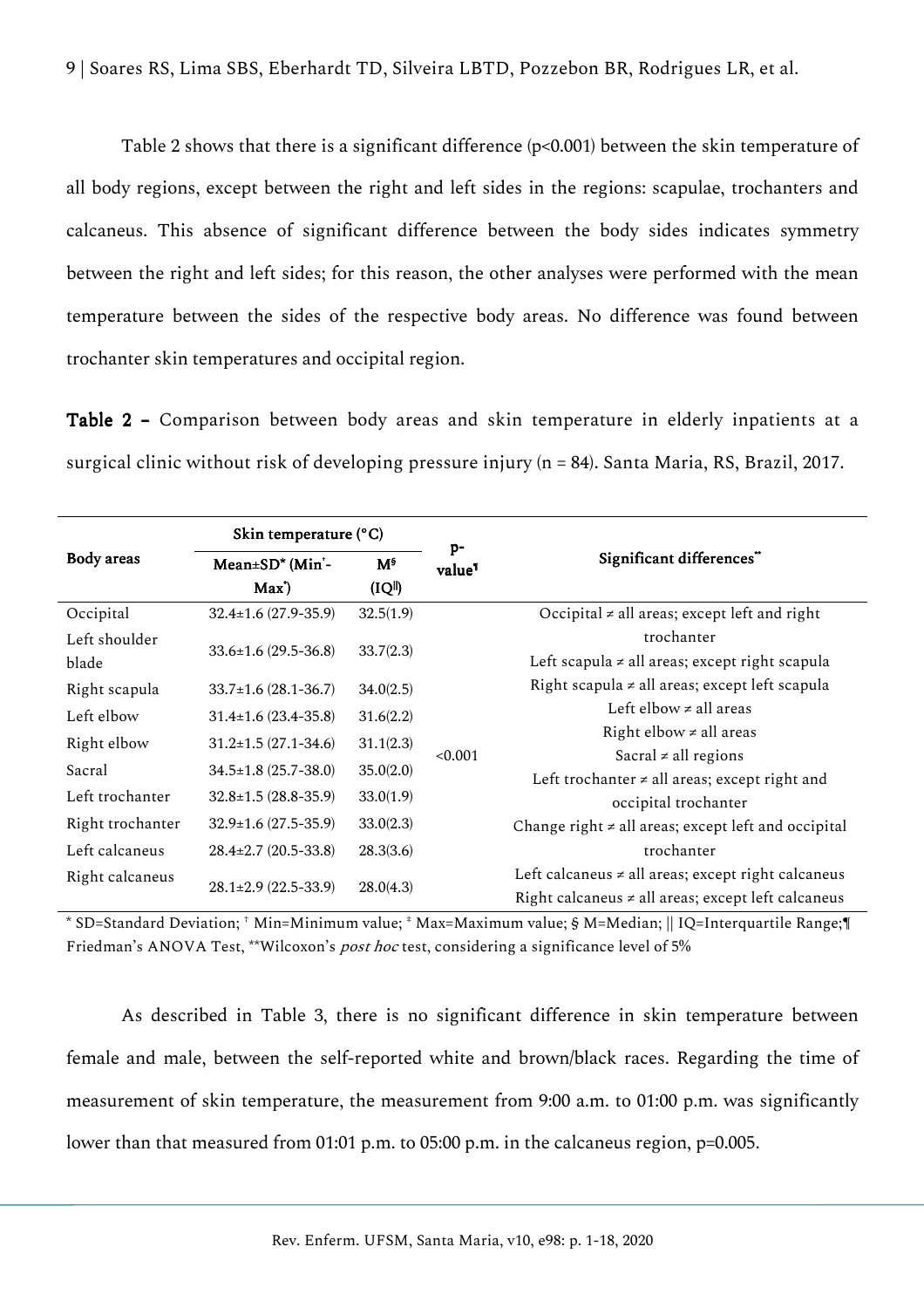Table 3 – Comparison between gender, race, time of measurement and skin temperature in different body areas in elderly inpatients at a surgical clinic unit without risk of developing pressure injury (n = 84). Santa Maria, RS, Brazil, 2017.

|             | Skin temperature (°C) by gender                   | p-value                    |                      |  |
|-------------|---------------------------------------------------|----------------------------|----------------------|--|
| Body areas  | Female                                            | Male                       |                      |  |
|             | $Mean \pm SD^*$                                   | <b>Mean±SD</b>             |                      |  |
| Occipital   | $31.9 \pm 2.1$                                    | $32.6 \pm 1.2$             | $0.087*$             |  |
| Scapulae    | $33.4 \pm 1.6$                                    | $33.8 \pm 1.5$             | $0.268*$             |  |
| Elbows      | $31.4 \pm 1.3$                                    | $31.2 \pm 1.5$             | $0.378$ <sup>*</sup> |  |
| Sacral      | $33.9 \pm 2.4$                                    | $34.8 \pm 1.3$             | $0.071^{+}$          |  |
| Trochanters | $32.6 \pm 1.2$                                    | $33.0 \pm 1.5$             | $0.233*$             |  |
| Calcaneus   | $27.9 + 4.9$                                      | $28.5 \pm 2.8$             | $0.352*$             |  |
|             | Skin temperature (°C) by race                     |                            |                      |  |
| Body areas  | White                                             | Brown/black                |                      |  |
|             | Mean±SD                                           | Mean±SD                    |                      |  |
| Occipital   | $32.4 \pm 1.6$                                    | $32.4 \pm 1.6$             | $0.639^{+}$          |  |
| Scapulae    | $33.7 \pm 1.6$                                    | $33.4 \pm 1.2$             | $0.449*$             |  |
| Elbows      | $31.3 \pm 1.5$                                    | $31.2 \pm 1.3$             | $0.987*$             |  |
| Sacral      | $34.6 \pm 1.6$                                    | $34.3 \pm 2.4$             | $0.941^{+}$          |  |
| Trochanters | $32.8 \pm 1.5$                                    | $33.0 \pm 0.9$             | $0.703*$             |  |
| Calcaneus   | $28.4 \pm 2.5$                                    | $27.6 \pm 3.1$             | $0.228*$             |  |
|             | Skin temperature (°C) measured at different times |                            |                      |  |
| Body areas  | 9:00 a.m.-01:00 p.m.                              | 01:01 p.m.-05:00 p.m.      |                      |  |
|             | Mean±SD                                           | <b>Mean±SD</b>             |                      |  |
| Occipital   | $32.0 \pm 1.6$                                    | $32.5 \pm 1.6$             | $0.682^{+}$          |  |
| Scapulae    | $33.6 \pm 1.7$                                    | $33.7 \pm 1.5$             | $0.679*$             |  |
| Elbows      | $30.9 \pm 1.3$                                    | $31.4 \pm 1.4$             | $0.157*$             |  |
| Sacral      | $34.3 \pm 1.8$                                    | $34.6 \pm 1.8$             | $0.194^{+}$          |  |
| Trochanters | $32.3 \pm 1.3$                                    | $0.089*$<br>$33.0 \pm 1.4$ |                      |  |
| Calcaneus   | $27.0 \pm 1.9$                                    | $0.004*$<br>$28.7 \pm 2.7$ |                      |  |

\*SD=Standard deviation; †Mann-Whitney U Test, considering a level of significance of 5%. ‡Student's T Test, considering a level of significance of 5%.

Table 4 presents correlation data between age, ambient temperature, ambient humidity and skin temperature in different body areas of the elderly.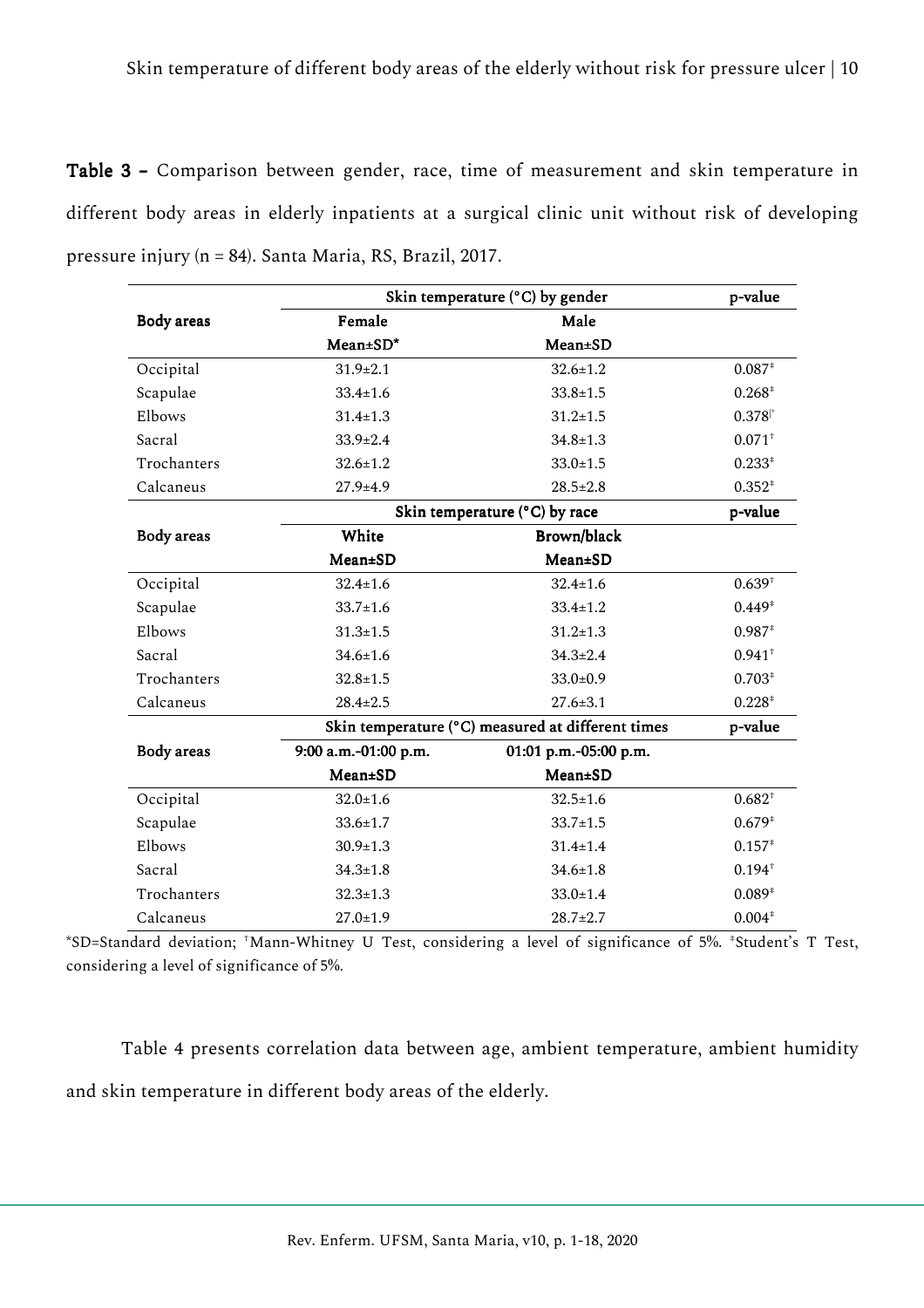Table 4 – Correlation between age, ambient temperature, ambient humidity and skin temperature in different body areas in elderly inpatients at a surgical clinic unit without risk of developing pressure injury (n = 84). Santa Maria, RS, Brazil, 2017.

| Area of measurement of skin | Age      |         | Ambient<br>temperature |         | <b>Ambient humidity</b> |         |
|-----------------------------|----------|---------|------------------------|---------|-------------------------|---------|
| temperature                 | $\rho^*$ | p-value | ρ                      | p-value | $\rho$                  | p-value |
| Occipital                   | 0.011    | 0.921   | $0.355^{+}$            | 0.001   | $-0.078$                | 0.482   |
| Scapulae                    | $-0.133$ | 0.227   | $-0.063$               | 0.571   | 0.088                   | 0.426   |
| Elbows                      | 0.071    | 0.523   | 0.207                  | 0.059   | $-0.160$                | 0.145   |
| Sacral                      | $-0.061$ | 0.579   | 0.069                  | 0.534   | 0.014                   | 0.899   |
| <b>Trochanters</b>          | $-0.065$ | 0.555   | $-0.069$               | 0.535   | 0.047                   | 0.674   |
| Calcaneus                   | 0.020    | 0.857   | $0.220^{+}$            | 0.044   | $-0.237$ <sup>+</sup>   | 0.030   |

\*ρ: Spearman's Correlation Coefficient. †Significant correlations, at a significance level of 5%.

A low positive correlation was found between the skin temperature of the occipital region and the ambient temperature ( $p=0.355$ ;  $p=0.001$ ). The correlations between calcaneus temperature and ambient temperature, and between calcaneus temperature and ambient humidity, are considered insignificant ( $p$ <0.300;  $p$ <0.05) – Table 4.

## **Discussion**

Epidemiological data indicate that PIs occur in all age groups, but are associated with increasing age.<sup>21</sup> The skin is an organ consisting of layers: epidermis and dermis. The stratum corneum is the outermost layer of the epidermis, thus being the first layer directly affected by any change in temperature or humidity.<sup>9</sup> Skin temperature is a physiological measure that can serve as a clinical parameter in the prevention of PI, since an increase of 1.2°C in 24 to 96 hours can occur before the appearance of PI.<sup>22</sup>

Advancing age promotes several profound transformations in the skin. A greater skin fragility and lower ability to act as a barrier against external factors stand out in the elderly. The skin is drier and rougher due to the reduced number of sebaceous glands, decreased elasticity,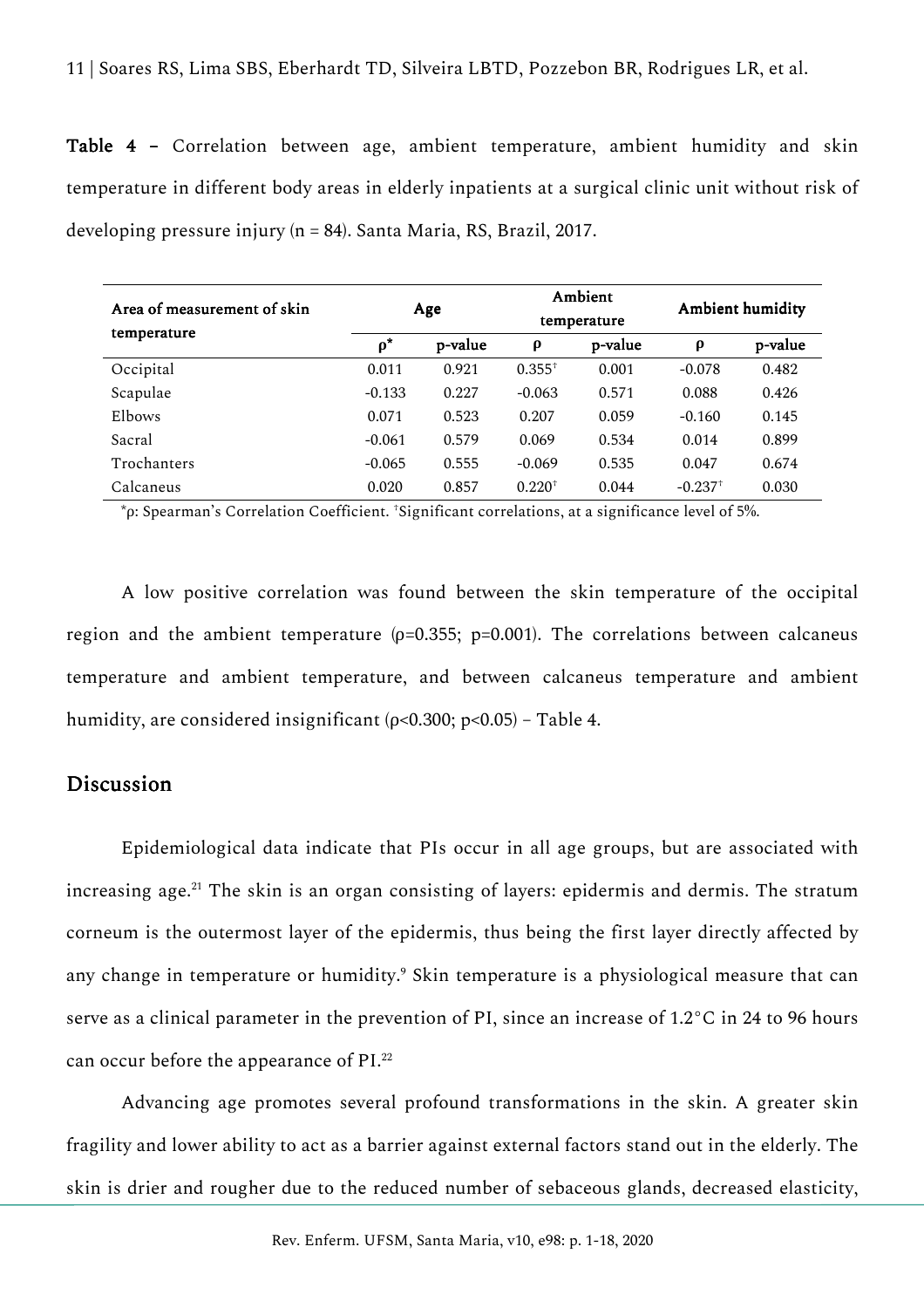sagging, altered cellular immune response and decreased thickness of the dermis and epidermis, increasing the risk of lesions.<sup>23</sup>

A study carried out aiming to determine the heat distribution in the upper and lower limbs in a healthy adult population shows that there is a general symmetry in terms of average temperatures for both sides of the participants' bodies.<sup>24</sup> Therefore, it corroborates the findings of this study, since this symmetry between the body sides was also identified.

It is noteworthy that, even though there is symmetry in the values of temperatures between the body sides, it is observed that there is a significant difference (p<0.001) between the skin temperature of all body regions. However, the findings of another study stand out, which show that the mean temperatures on both sides of the participants were similar at the extremities, such as toes and hands and palm and plantar surfaces.  $(P< 0.05)$ .<sup>24</sup>

The average ambient temperature and humidity in this research were 24.0°C and 64% respectively; those conditions were similar to other studies conducted with patients hospitalized in intensive care units<sup>6</sup> and with healthy workers of the Brazilian Air Force. Regarding the temperature of the different body areas, the skin temperature of the sacral region (34.5°C) and right (28.1°C) and left (28.4°C) calcaneus stands out, as they are considered places with a higher incidence of PI.<sup>25</sup>

The calcaneus region is more prone to the development of lesions. The area of the contact surface in the heel is small and has little subcutaneous tissue, and the pressure is exerted directly on the calcaneus bone. Associated with this characteristic, vascular properties lead the pressure applied to the region to cause a serious impairment to the perfusion.<sup>26</sup>

A study developed with the objective of comparing the skin temperature of physically active older and young women using thermography between the body sides shows that older women have higher skin temperature than young women do, and the greatest differences are concentrated in peripheral regions of the body, such as the hands. Regardless of age group,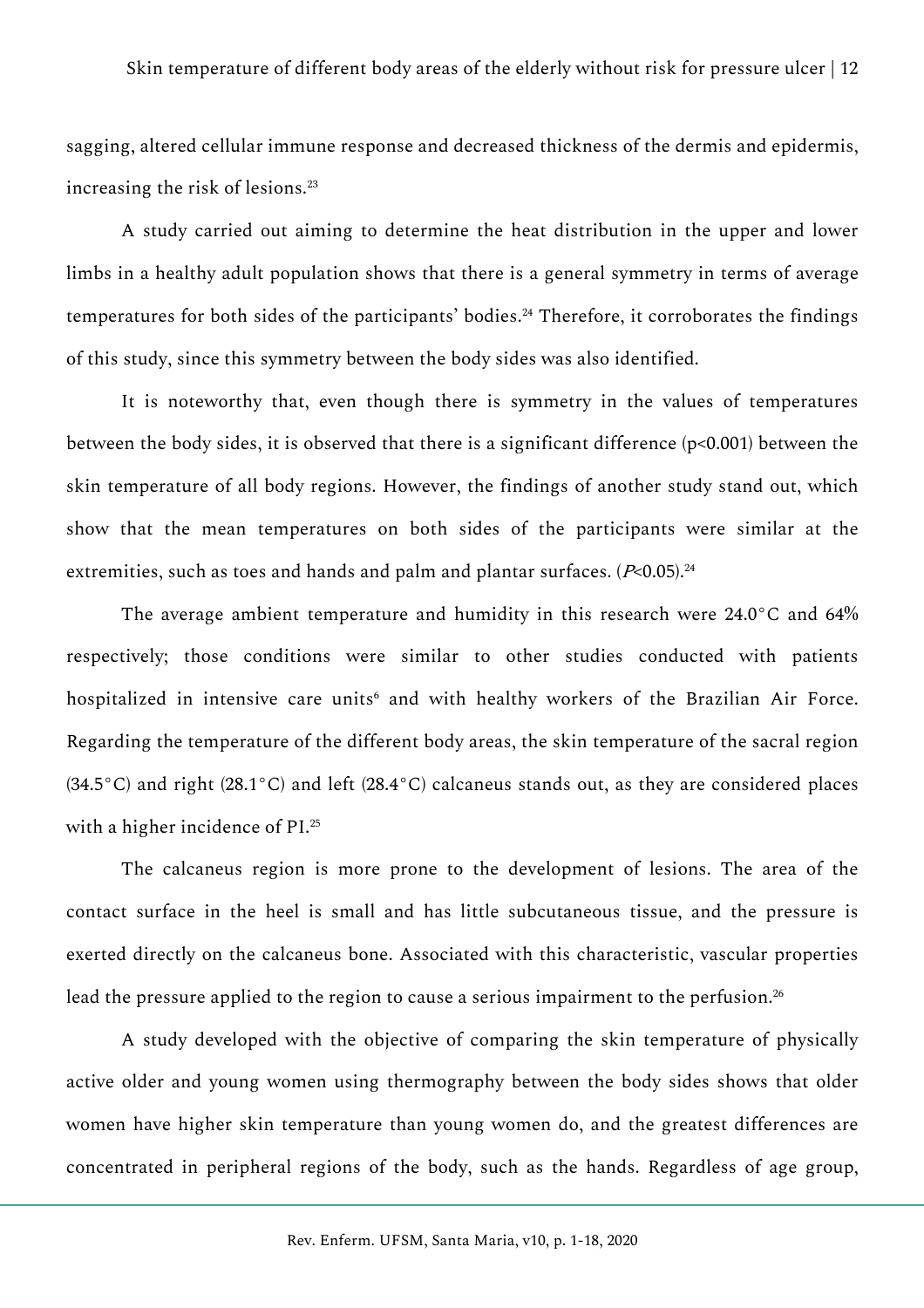there is a bilateral thermal symmetry generally below 0.5 °C in young and old women. However, older women have higher skin temperature values than young women in most of the regions evaluated, especially in the distal regions of the limbs.<sup>27</sup>

In this study, there is no significant difference in skin temperature between females and males. With university students, a research was carried out in seven body sites (arm, chest, back, belly, waist, thigh and leg), which investigated skin temperature and heat flow in laboratory environment. With the increase in ambient temperature from 25 to 31 ° C, local skin temperatures also increased gradually. The skin temperature of the waist and belly for the female group were higher than for the male group. The skin temperatures of the legs, thighs and back for both groups were similar.<sup>28</sup>

Regarding the time of measurement of skin temperature, the measurement from 9:00 a.m. to 01:00 p.m. was significantly lower than that measured from 01:01 p.m. to 05:00 p.m. in the calcaneus region. This finding is in line with the results of another study, which signals a different behavior of temperature in different areas of the body, with variations between late afternoon and evening, noting higher temperatures at 11:00 p.m.<sup>29</sup> This fact may be associated with the influence of circadian rhythm, which is defined as the physiological, metabolic and behavioral changes that occur in the human body in the 24-hour period. It is controlled by the suprachiasmatic nucleus (SCN) of the anterior hypothalamus and is greatly influenced by light and the environment.<sup>30</sup>

Circadian rhythm controls our body temperature and skin temperature. The central body temperature is higher during the day, when compared to the nighttime, with a decrease in the early morning; on the other hand, the skin presents an increase in temperature in the afternoon with a decrease at night, which corroborates the findings of this study.<sup>30</sup>

Skin temperature assessment is a strategy that can help healthcare professionals detect altered metabolic activity. An increase in this variable results in a 10% increase in cellular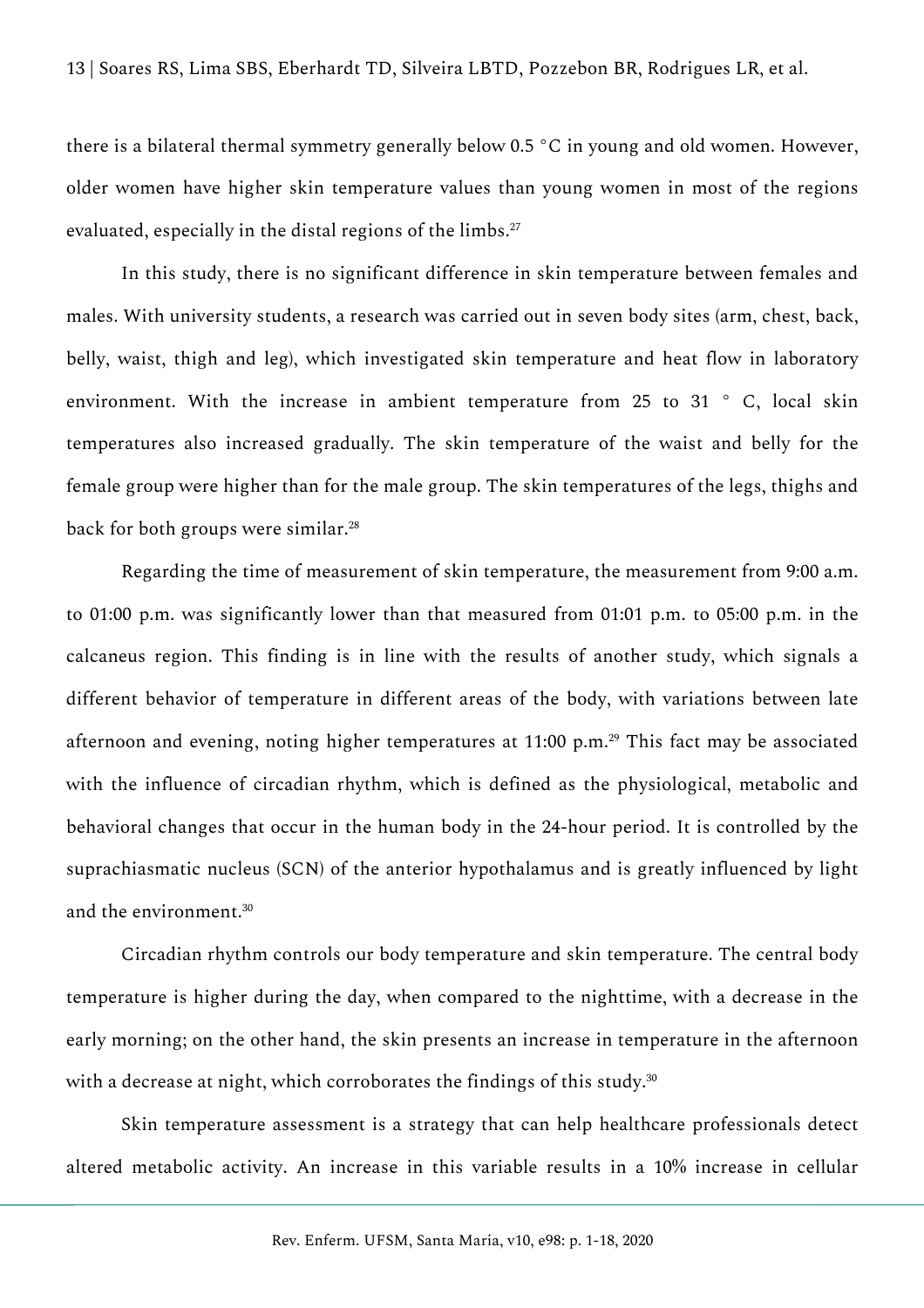metabolism, which in turn leads to tissue damage since it reduces blood flow.<sup>22</sup> Therefore, its measurement helps in predicting risk for pressure injury.<sup>3-8,22</sup>

Thus, in the context of the prevention of PIs, the findings of this study are important to strengthen temperature reference values for each body region, since, as known, altered skin temperature may occur prior to the appearance of clinical manifestations in the skin related to PI.7-8

More studies evaluating the correlation between age and skin temperature should be carried out, in addition to studying the influence of temperature and humidity of the environment on skin temperature of different body areas. This study has, as a limitation, nonprobabilistic sampling, and may configure a bias in the selection of the research participants.

## Conclusion

The measurements of skin temperature allowed verifying the following parameters of the different body areas: the sacral region presented the highest mean temperature (34.5±1.8), while the right calcaneus region presented the lowest mean (28.1±2.9). All regions measured present differences in temperature, except the right and left sides in the scapulae, trochanters and calcaneus, indicating symmetry between the sides of the body and between the occipital region and the trochanters. Regarding measurement times, it is noteworthy that the measurements performed in the afternoon (01:01 p.m. to 05:00 p.m.) presented higher temperatures in the calcaneus region.

The results found contribute to the advancement of knowledge about the skin temperature of the elderly, with important implications for the management of care related to the prevention of pressure injury in this population. The objective is the knowledge produced to facilitate the clinical decision-making of the professional in his/her daily practice, since there is evidence that changes in skin temperature suggest the appearance of PI.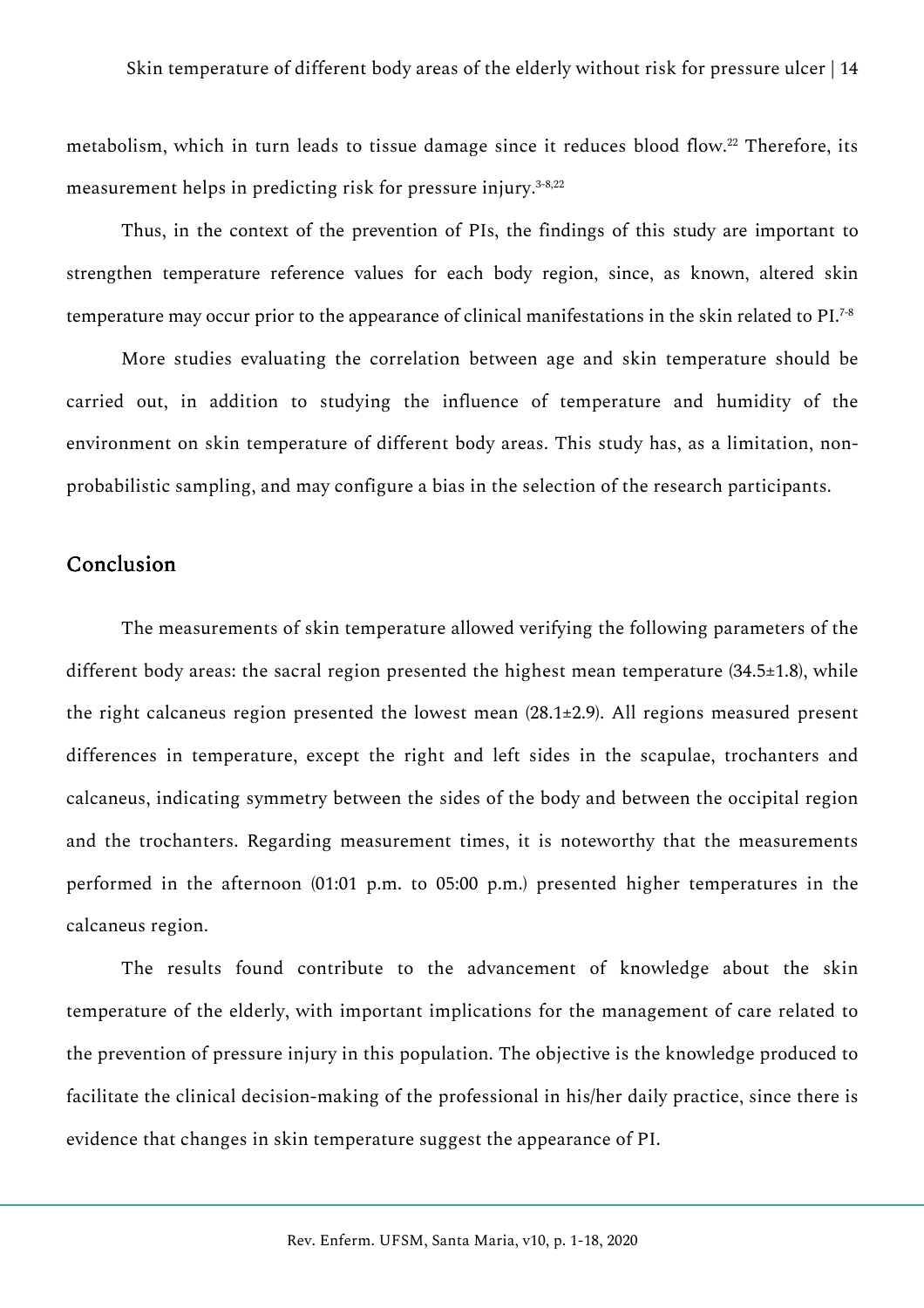Thus, this study presents data from different areas of bone prominence of the elderly population, which are the areas and individuals at higher risk of developing PI. Thus, the evidenced data may serve as clinical parameters for future meta-analyses on the subject.

# References

1. Mescher AJ. Basic Histology: text and atlas. 14<sup>th</sup> ed. Texas: McGraw-Hill Education; 2016.

2. Souza NR, Freire DA, Souza MAO, Santos ICRV, Santos LV, Bushatsky M. Fatores predisponentes para o desenvolvimento da lesão por pressão em pacientes idosos: uma revisão integrativa. Estima. 2017;15(4):229-39. doi: https://doi.org/10.5327/Z1806-3144201700040007

3. Gefen A. How do microclimate factors affect the risk for superficial pressure ulcers: a mathematical modeling study. J Tissue Viability. 2011;20:81-8. doi: https://doi.org/10.1016/j.jtv.2010.10.002

4. Kottner J, Dobos G, Andruck A, Trojahn C, Apelt J, Wehrmeyer H, et al. Skin response to sustained loading: a clinical explorative study. J Tissue Viability. 2015;24(3):114-22. doi: https://doi.org/10.1016/j.jtv.2015.04.002

5. Lachenbruch C, Tzen YT, Brienza D, Karg PE, Lachenbruch PA. Relative contributions of interface pressure, shear stress, and temperature on ischemic-induced, skin-reactive hyperemia in healthy volunteers: a repeated measures laboratory study. Ostomy Wound Manage. 2015;61(2):16-25.

6. Yusuf S, Okuwa M, Shigeta Y, Dai M, Iuchi T, Rahman S, et al. Microclimate and development of pressure ulcers and superficial skin changes. Int Wound J. 2015;12(1):40-6. doi: https://doi.org/10.1111/iwj.12048

7. Cox J, Kaes L, Martinez M, Moles D. A prospective, observational study to assess the use of thermography to predict progression of discolored intact skin to necrosis among patients in skilled nursing facilities. Ostomy Wound Manage [Internet]. 2016 [cited 2020 Oct 20];62(10):14-33. Available from: https://www.o-wm.com/article/prospective-observational-study-assess-use-thermography-predictprogression-discolored

8. Agrawal M, Pardasani KR. Finite element model to study temperature distribution in skin and deep tissues of human limbs. J Therm Biol. 2016;62:98-105. doi: https://doi.org/10.1016/j.jtherbio.2016.07.006

9. Kottner J, Black J, Call E, Gefen A, Santamaria N. Microclimate: a critical review in the context of pressure ulcer prevention. Clin Biomech (Bristol Avon). 2018;59:62-70. doi: https://doi.org/10.1016/j.clinbiomech.2018.09.010

10. WoundSource. National Pressure Ulcer Advisory Panel (NPUAP) announces a change in terminology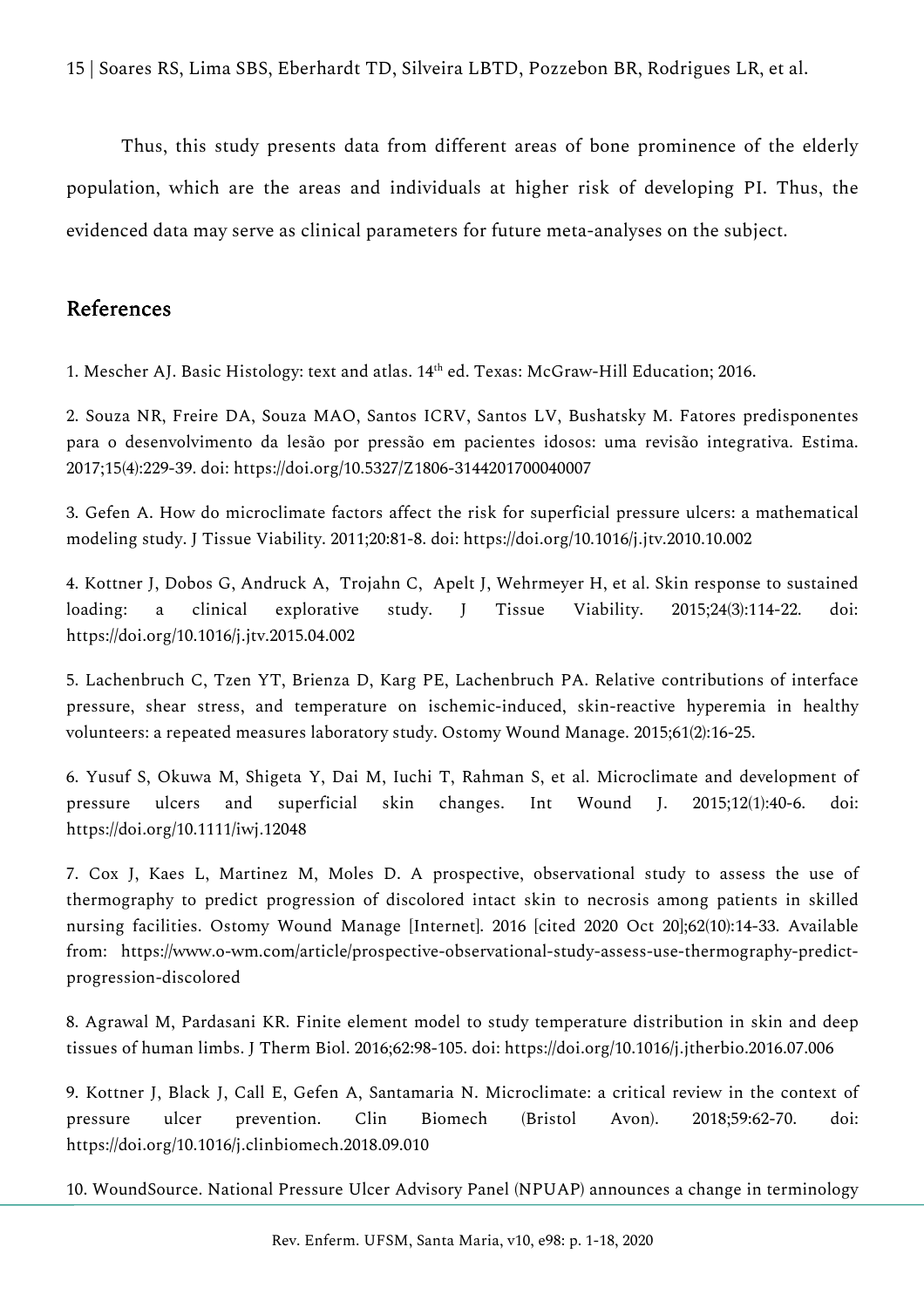## Skin temperature of different body areas of the elderly without risk for pressure ulcer | 16

from pressure ulcer to pressure injury and updates the stages of pressure injury [Internet]. National Pressure Ulcer Advisory Panel: Washington; 2016 [cited 2019 Oct 19]. Available from: https://www.woundsource.com/blog/national-pressure-ulcer-advisory-panel-npuap-announces-changein-terminology-pressure-ulcer

11. Soares CF, Heidemann ITSB. Promoção da saúde e prevenção da lesão por pressão: expectativas do enfermeiro da atenção primária. Texto Contexto Enferm. 2018;27(2). doi: https://doi.org/10.1590/0104- 070720180001630016

12. Jesus MAP, Pires PS, Biondo CS, Matos RM. Incidência de lesão por pressão em pacientes internados e fatores de risco associados. Rev Baiana Enferm. 2020;34:e36587. doi: https://doi.org/10.18471/rbe.v34.36587

13. Constantin AG, Moreira APP, Oliveira JLC, Hofstätter LM, Fernandes LM. Incidência de lesão por pressão em unidade de terapia intensiva para adultos. Estima. 2017;16:e1118. doi: https://doi.org/10.30886/estima.v16.454\_PT

14. European Pressure Ulcer Advisory Panel; National Pressure Injury Panel; Pan Pacific Pressure Injury Alliance. Prevention and treatment of pressure ulcers/injuries: quick reference guide. Emily Haesler: EPUAP/NPIAP/PPPIA; 2019.

15. Paranhos WY, Santos VLCG. Avaliação de risco para úlceras de pressão por meio da escala de Braden, na língua portuguesa. III Congresso Brasileiro de Estomaterapia; 1999 nov 09-13 [acesso em 20 out 2020]. São Paulo, SP. (Rev Esc Enferm USP [Internet];33(N Esp):191-206). Disponível em: http://www.ee.usp.br/reeusp/upload/pdf/799.pdf

16. Wong V. Heel response to external pressure is it the same in healthy community-dwelling adults and in hip surgery patients? J Wound Ostomy Continence Nurs. 2014;41(6):539-48. doi: https://doi.org/10.1097/WON.0000000000000067

17. Polit DF, Beck CT. Fundamentos de pesquisa em enfermagem: avaliação de evidências para a prática de enfermagem. 7ª ed. Porto Alegre: Artmed; 2011.

18. BRASIL. Ministério da Saúde. Estatuto do Idoso. 3ª ed. Brasília, DF: Ministério da Saúde, 2013. 72 p. Disponível em: http://bvsms.saude.gov.br/bvs/publicacoes/estatuto\_idoso\_3edicao.pdf. Acesso em 20 out. 2020.

19. Coleman S, Nixon J, Keen J, Wilson L, McGinnis E, Dealey C, et al. A new pressure ulcer conceptual framework. J Adv Nurs. 2014;70(10):2222-34. doi: https://doi.org/10.1111/jan.12405

20. Scott SM. Progress and challenges in perioperative pressure ulcer prevention. J Wound Ostomy Continence Nurs. 2015;42(5):480-5. doi: https://doi.org/10.1097/WON.0000000000000161

21. Hahnel E, Lichterfeld A, Blume-Peytavi U, Kottner J. The epidemiology of skin conditions in the aged: a systematic review. J Tissue Viability. 2017;26(1):20-8. doi: https://doi.org/10.1016/j.jtv.2016.04.001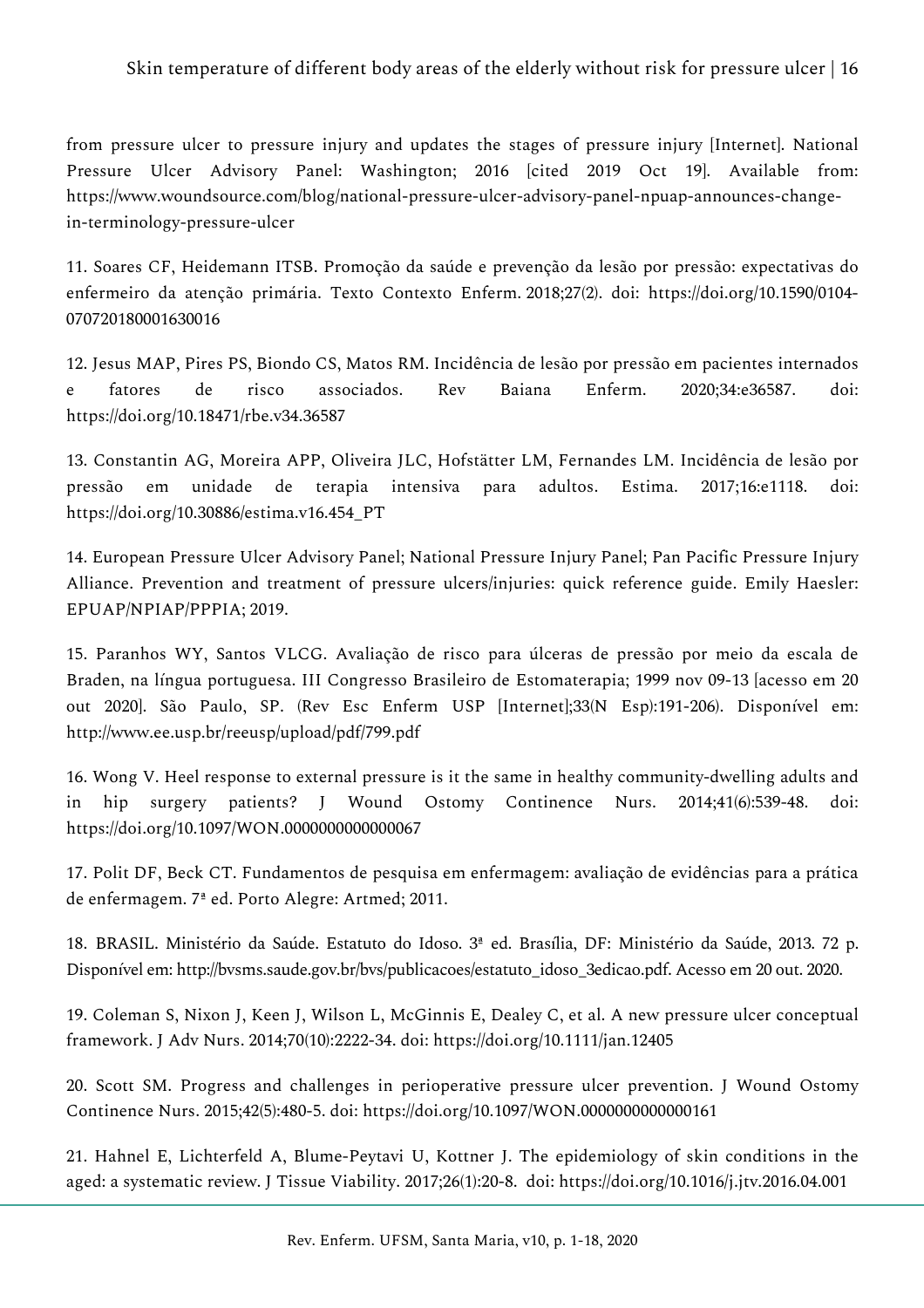## 17 | Soares RS, Lima SBS, Eberhardt TD, Silveira LBTD, Pozzebon BR, Rodrigues LR, et al.

22. Sae-Sia W, Wipke-Tevis DD, Williams DA. Elevated sacral skin temperature (Ts): A risk factor for pressure ulcer development in hospitalized neurologically impaired Thai patients. Appl Nurs Res. 2005;18(1):29-35. doi: https://doi.org/10.1016/j.apnr.2004.03.005

23. Domansky RC, Borges EL. Manual para prevenção de lesões de pele: recomendações baseadas em evidências. 2ª ed. Rio de Janeiro: Rubio; 2014.

24. Gatt A, Formosa C, Cassar K, Camilleri KP, De Raffaele C, Mizzi A, et. Al. Thermographic patterns of the upper and lower limbs: baseline data. Int J Vasc Med. 2015;831369. doi: https://doi.org/10.1155/2015/831369

25. Engels D, Austin M, McNichol L, Fencl J, Gupta S, Kazi H. Pressure ulcers: factors contributing to their development in the OR. AORN J. 2016;103(3):271-81. doi: https://doi.org/10.1016/j.aorn.2016.01.008

26. Gefen A. Why is the heel particularly vulnerable to pressure ulcers? Br J Nurs. 2017;26(Suppl 20):62- 74. doi: https://doi.org/10.12968/bjon.2017.26.Sup20.S62

27. Moreira DG, Molinari AB, Fernandes AA, Sillero-Quintana M, Brito CJ, Doimo LA, et al. Skin temperature of physically active elderly and young women measured using infrared thermography. J Physic Educ Sport. 2017;17(4):2531-7. doi: https://doi.org/10.7752/jpes.2017.04286

28. Wang L, Tian Y, Kim J, Yin H. The key local segments of human body for personalized heating and cooling. J Therm Biol. 2017;81:118-27. doi: https://doi.org/10.1016/j.jtherbio.2019.02.013

29. Costa CMA, Sillero-Quintana M, Piñonosa CS, Moreira DG, Brito CJ, Fernandes AA, et al. Daily oscillations of skin temperature in military personnel using thermography. BMJ Mil Health. 2016;162(5):335-42. doi: https://doi.org/10.1136/jramc-2015-000462

30. Lyons AB, Moy L, Moy R, Tung R. Circadian rhythm and the skin: a review of the literature. J Clin Aesthet Dermatol [Internet]. 2019 [cited 2020 Oct 20];12(9):42-5. Available from: https://www.ncbi.nlm.nih.gov/pmc/articles/PMC6777699/

Scientific Editor: Tânia Solange Bosi de Souza Magnago Associate Editor: Graziele de Lima Dalmolin

## Corresponding author

Rhea Silvia de Avila Soares E-mail: rheasilviasoares@yahoo.com.br Address: Jorge Pedro Abelin 432 CEP:97050-390